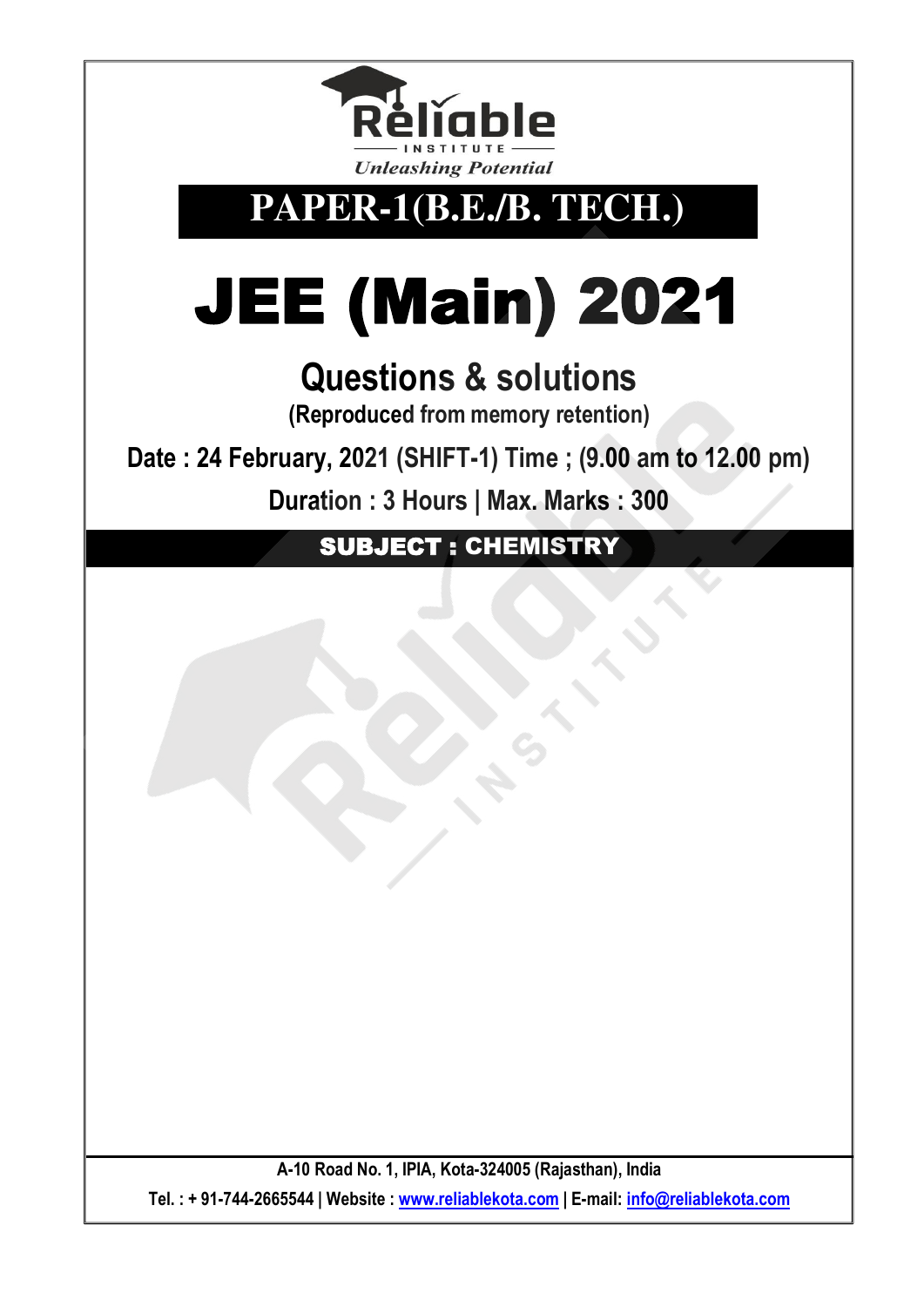

### **CHEMISTRY**

**1.** What is the reason for the formation of meta product in the following reaction?



- (1) Aniline is ortho/para directing
- (2) Aniline is meta directing
- (3) In acidic medium, aniline is converted into anilinium ion which is ortho/para directing
- (4) In acidic medium, aniline is converted into anilinium ion which is meta directing
- **Ans. (4)**
- **Sol.** In acidic medium, aniline is converted into anilinium ion which is meta directing

2. 
$$
\underbrace{O}_{O} + (P) \xrightarrow{H_2SO_4} \text{Pink colour}
$$

Missing reagent (P) is



|            | Address : 'Reliable Institute', A-10 Road No.1, IPIA, Kota-324005 (Raiasthan), INDIA |  |
|------------|--------------------------------------------------------------------------------------|--|
| ∵kellable∟ | visit us at: www.reliablekota.com. Email: info@reliablekota.com                      |  |
|            | Call us: +91-744-2665544                                                             |  |
|            |                                                                                      |  |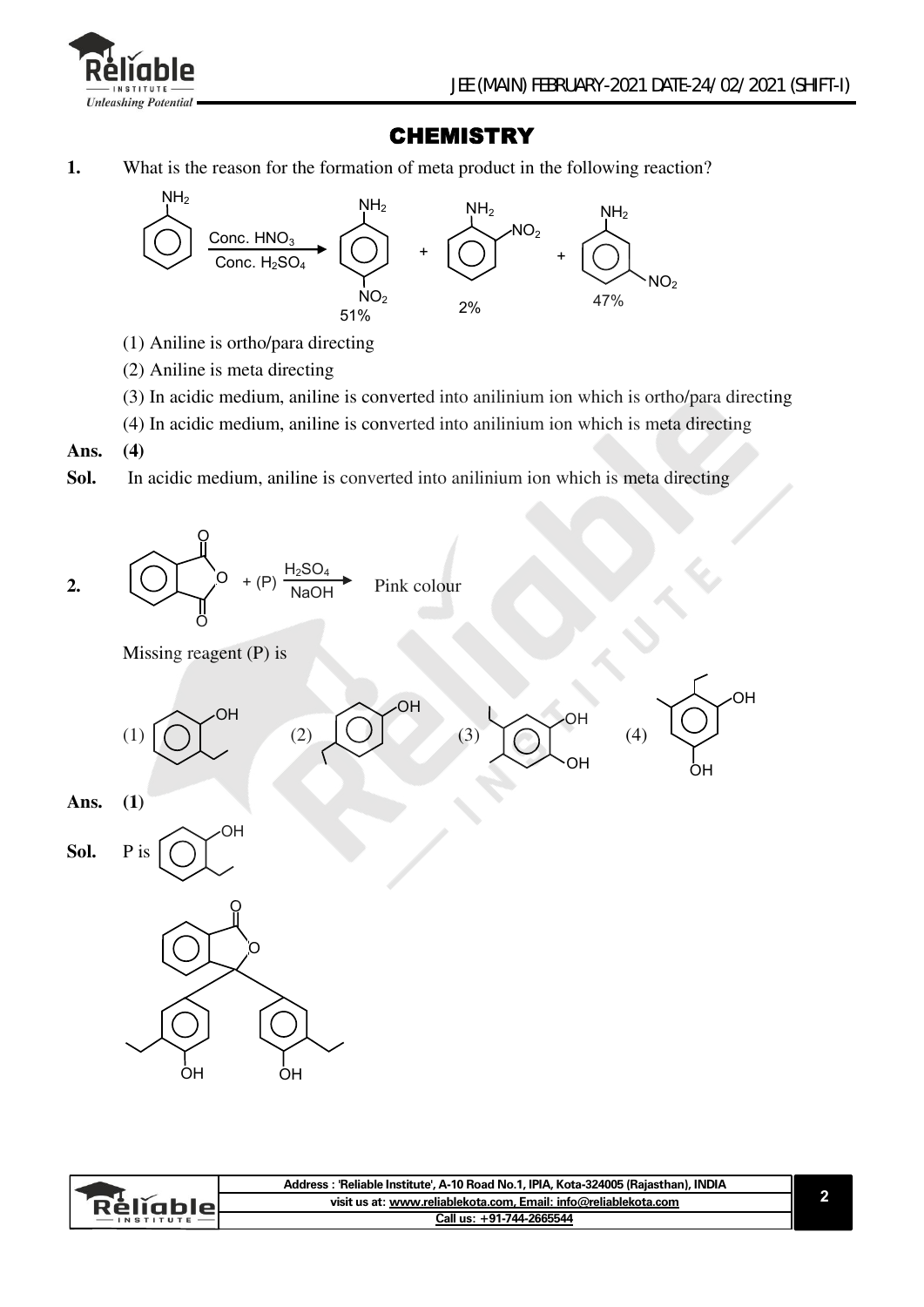

- **3.** Which force is responsible for the stacking of  $\alpha$ -helix structure of protein?
- (1) H-bonding (2) Ionic bonding (3) Covalent bond (4) Vanderwal forces
- **Ans. (1)**
- **Sol.** Hydrogen bond is responsible for the stacking of  $\alpha$ -helix structure of protein.
- **4.** The gas evolved due to anaerobic degradation of vegetation causes?
	- (1) Global warming and caner
	- (2) Acid rain
	- (3) Ozone hole
	- (4) Metal corrosion

#### **Ans. (1)**

- **Sol.** The gas CH<sub>4</sub> evolved due to anaerobic degradation of vegetation which causes global warming and caner.
- **5.** Match the column
	- (i) Caprolactum (a) Neoprene (ii) Acrylo nitrile (b) Buna N (iii) 2-chlorobuta-1,3-diene (c) Nyolon-6 (iv) 2-Methylbuta-1,3-diene (d) Natural rubber
	- $(1)$   $(i) \rightarrow (b)$ ,  $(ii) \rightarrow (c)$ ,  $(iii) \rightarrow (a)$ ,  $(iv) \rightarrow (d)$
	- $(2)$  (i)  $\rightarrow$  (a), (ii)  $\rightarrow$  (c), (iii)  $\rightarrow$  (b), (iv)  $\rightarrow$  (d)
	- $(3^*)$  (i)  $\rightarrow$  (c), (ii)  $\rightarrow$  (b), (iii)  $\rightarrow$  (a), (iv)  $\rightarrow$  (d)
	- $(4)$  (i)  $\rightarrow$  (c), (ii)  $\rightarrow$  (a), (iii)  $\rightarrow$  (b), (iv)  $\rightarrow$  (d)
- **Ans. (3)**
- **6.** What is the major product of the following reaction?





|           | Address : 'Reliable Institute', A-10 Road No.1, IPIA, Kota-324005 (Rajasthan), INDIA |  |
|-----------|--------------------------------------------------------------------------------------|--|
| Relighier | visit us at: www.reliablekota.com, Email: info@reliablekota.com                      |  |
|           | Call us: +91-744-2665544                                                             |  |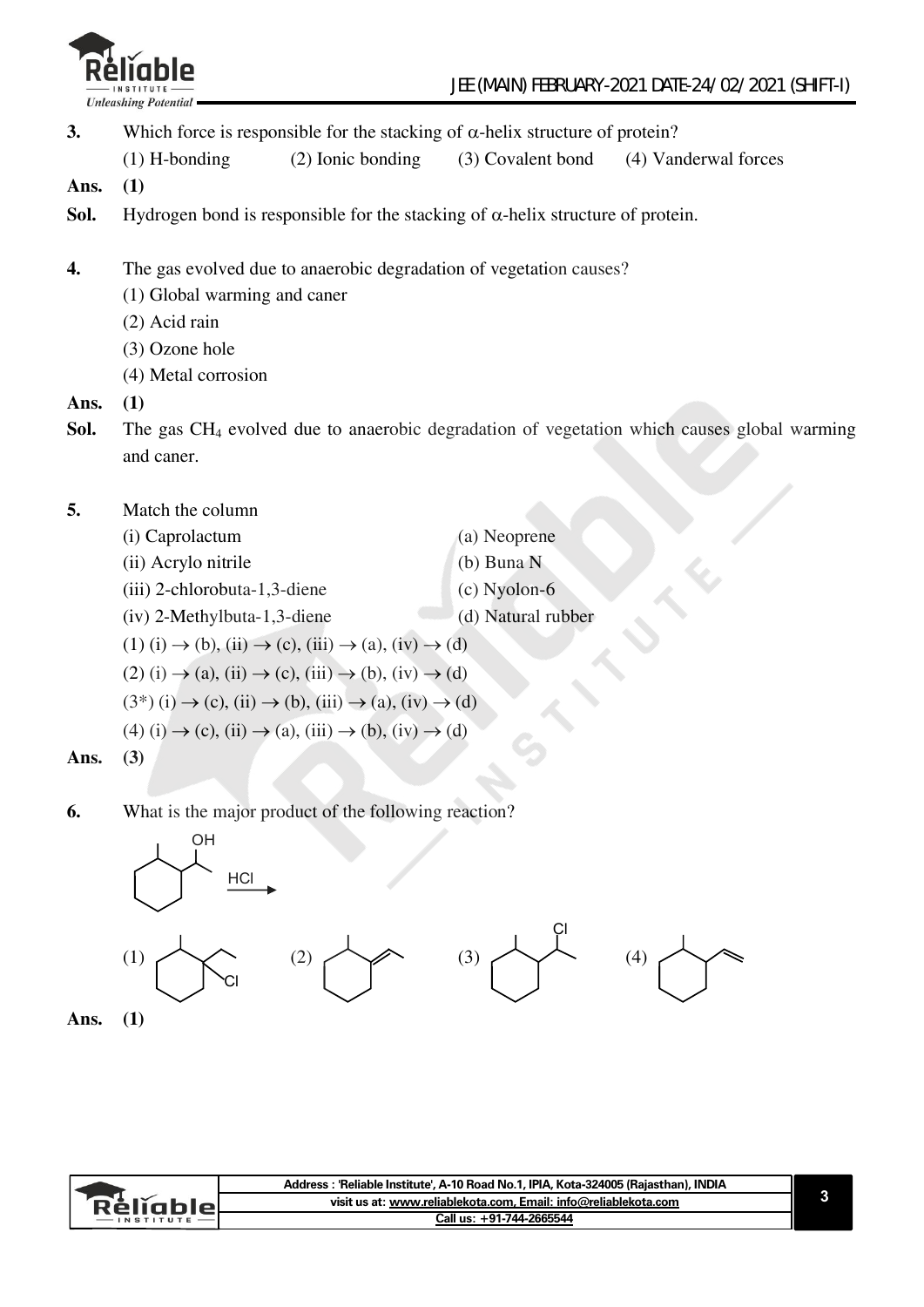

**7.** What is the major product of following reaction?



**Ans. (3)** 

**8.** Identify the major product?



| visit us at: www.reliablekota.com. Email: info@reliablekota.com<br>RéliableL |  |
|------------------------------------------------------------------------------|--|
| Call us: +91-744-2665544<br>INSTITUTE                                        |  |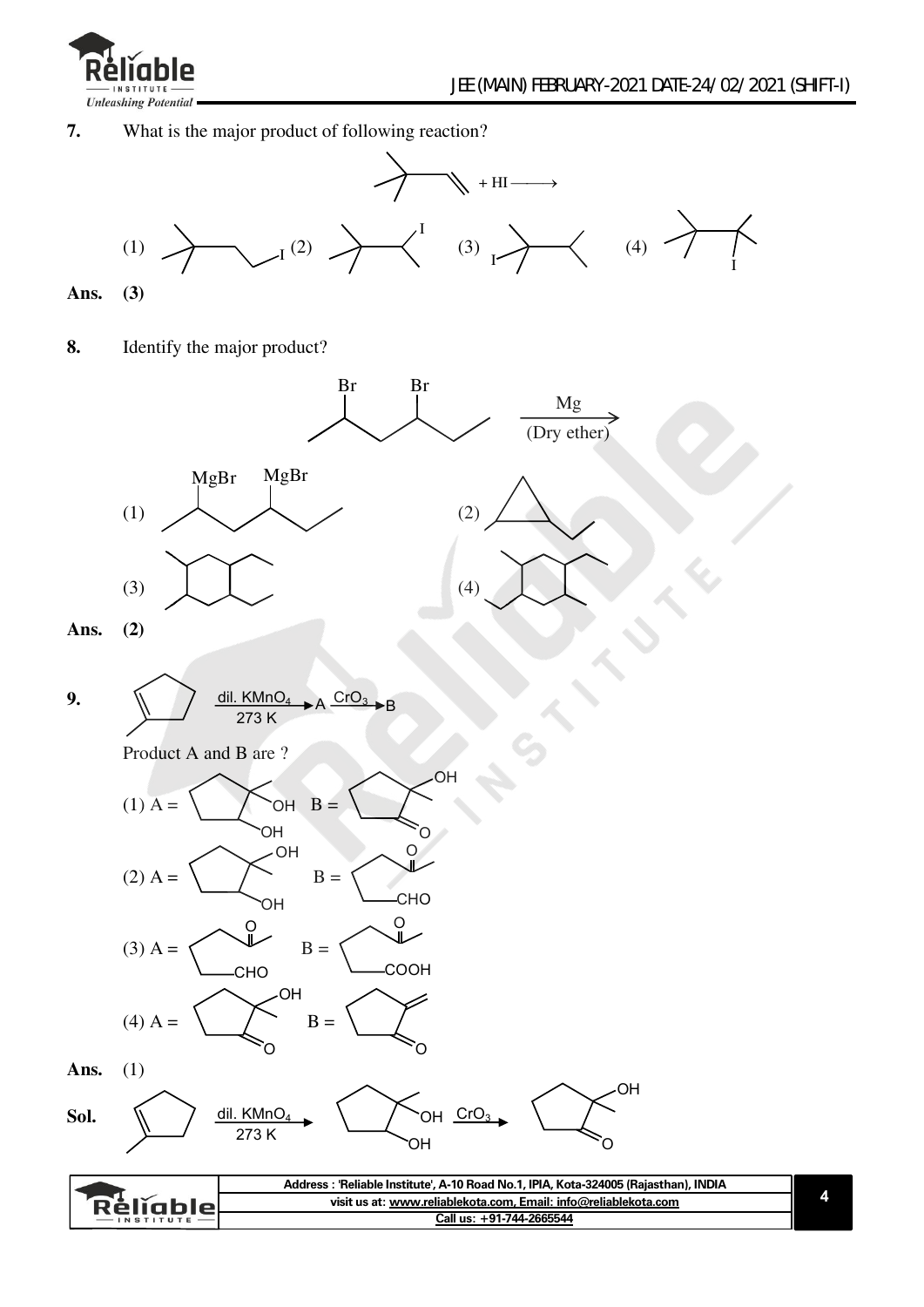

**10.**  $CH_3$ - $CH_2$ - $CH_3$   $\xrightarrow{(A)}$   $CH_3$ - $CH_2$ - $C$ -H

Which reagent (A) is used for following given conversion?

O

B

- (1) Cu/ $\Delta$ / high pressure
- (2) Molybdenum oxide
- (3) Manganese acetate
- (4) Potassium permanganate
- **Ans. (2)**

11. 
$$
\overline{MH_2}
$$
 (i)NaNO<sub>2</sub>/HCL  $\rightarrow$  A  $\frac{SnCl_2/HC}{H_2O}$ 

Find A and B



#### **Ans. (3)**

**12.** Which of the following have both the compound isostructural.

| $(A)$ TiCl <sub>4</sub> , SiCl <sub>4</sub> | (B) $SO_4^{2-}$ , $CrO_4^{2-}$ | $(C) NH_3$ , $NO_3^-$ | $(D)$ ClF <sub>3</sub> , BCl <sub>3</sub> |
|---------------------------------------------|--------------------------------|-----------------------|-------------------------------------------|
| $(1)$ A,B                                   | $(2)$ A,C                      | (3) B.C               | $(4)$ A,D                                 |

**Ans. (1)** 

**13.** Which of the following ores are concentrated by cyanide of group I<sup>st</sup> element. (1) Sphalerite (2) Malachite (3) Calamine (4) Siderite **Ans. (1)** 

|            | Address : 'Reliable Institute', A-10 Road No.1, IPIA, Kota-324005 (Rajasthan), INDIA |  |
|------------|--------------------------------------------------------------------------------------|--|
| 'ReligbleL | visit us at: www.reliablekota.com. Email: info@reliablekota.com                      |  |
|            | Call us: +91-744-2665544                                                             |  |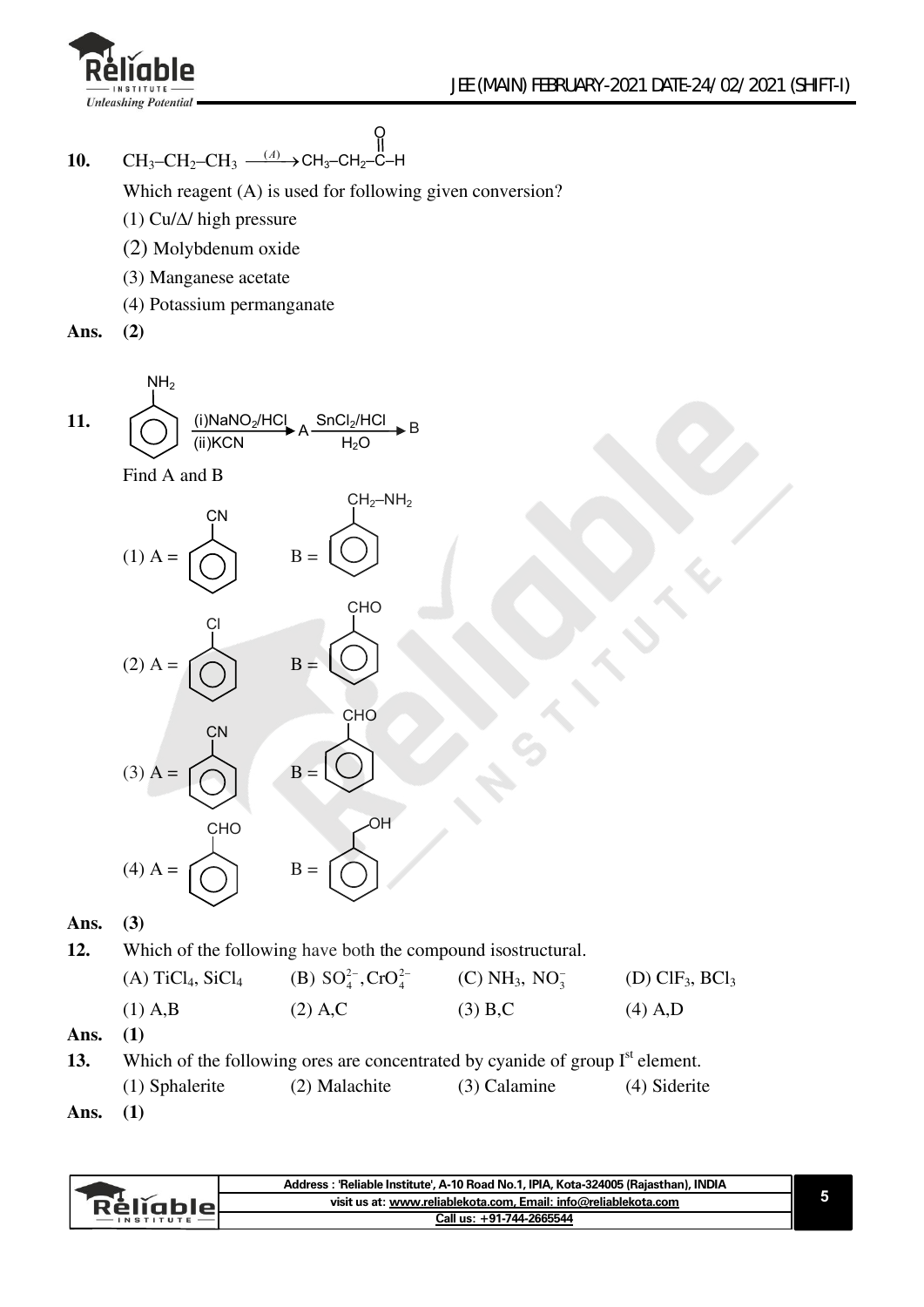

**14.** S-1: Colourless cupric metaborate is converted into cuprous metaborate in luminous flame. **S-**2: Cuprous metaborate is formed by reacting copper sulphate with boric anhydride heated in non luminous flame. (1)  $S_1$  is true and  $S_2$  is false (2)  $S_1$  is flase and  $S_2$  is true (3) Both are false (4) Both are true.

**Ans. (3)** 

**15.** (1) 
$$
I_2 + H_2O_2 + 2OH^- \longrightarrow 2I^- + 2H_2O + O_2
$$

(2)  $H_2O_2 + HOC1 \longrightarrow Cl^- + H_3O^+ + O_2$ 

- (1)  $H_2O_2$  is acting as oxidising agent in both the reaction
- (2)  $H_2O_2$  is acting as reducing agent in both the reaction
- (3)  $H_2O_2$  is acting as oxidising agent in reaction (1) and as reducing agent in reaction (2)
- (4)  $H_2O_2$  is acting as reducing agent in reaction (1) and as oxidising agent in reaction (2)

#### **Ans. (2)**

16.  $E_{\mu^2}^{\circ}$  $E_{M^{2+}/M}^{\circ}$  has positive value for which of the element of 3d transition series.

#### **Ans.** (Cu)

17.  $Al + NaOH \longrightarrow X \xrightarrow{Y_{(g)}} Z$ 

Identify X,Y,Z in the above reaction sequence

(1) 
$$
X = Na[Al(OH)_4
$$
  $Y = CO_2$   $Z = Al_2O_3$ ,  $x H_2O$   
\n(2)  $X = Na[Al(OH)_4$   $Y = SO_2$   $Z = Al_2O_3$ ,  $x H_2O$   
\n(3)  $X = Al(OH)_3$   $Y = CO_2$   $Z = Al_2O_3$   
\n(4)  $Al(OH)_3$   $Y = SO_2$   $Z = Al_2O_3$ 

**Ans. (1)** 

**18.** The slope of the straight line given in the following diagram for adsorption is



(1) 
$$
\frac{1}{n}
$$
 (0 to 1) \t(2)  $\frac{1}{n}$  (0.1 to 0.5) \t(3) log n \t(4) log  $\frac{1}{n}$ 

**Ans. (1)** 

**Sol.** Slope =  $\frac{1}{2}$ n (0 to 1)

**19.** Composition of gun metal is

 $(3)$  Cu, Ni, Fe

(1) Cu, Zn, Sn (2) Al, Mg, Mn, Cu

**Ans. (1)** 

|  |                | . |  |
|--|----------------|---|--|
|  | (4) Cu, Sn, Fe |   |  |

|               | Address: 'Reliable Institute', A-10 Road No.1, IPIA, Kota-324005 (Raiasthan), INDIA |  |
|---------------|-------------------------------------------------------------------------------------|--|
| Réliable      | visit us at: www.reliablekota.com. Email: info@reliablekota.com                     |  |
| $-$ INSTITUTE | Call us: +91-744-2665544                                                            |  |
|               |                                                                                     |  |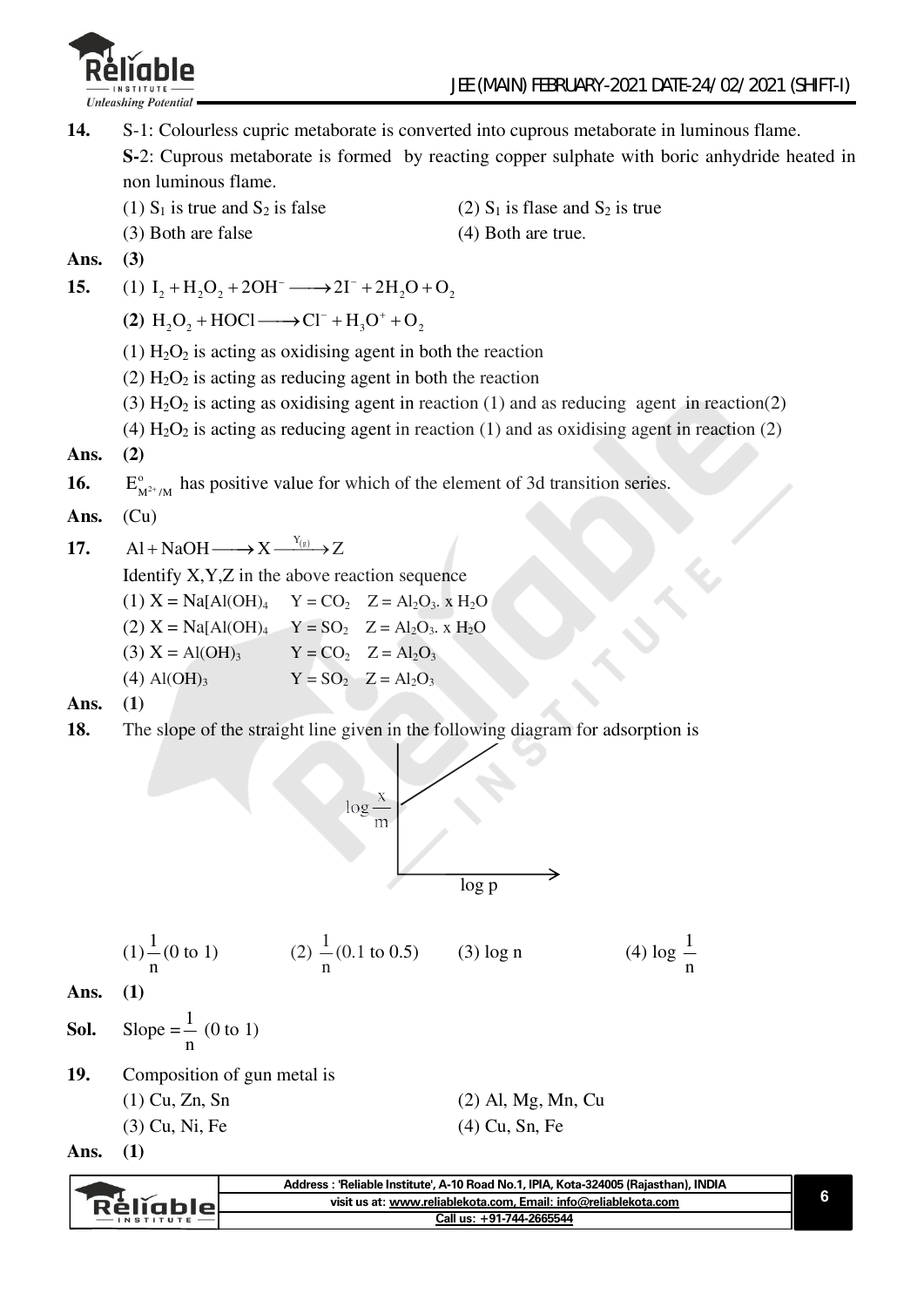

**20.** Arrange the following in the correct order of ionisation potential Mg, Al, Si, P, S Ans.  $Al < Mg < Si < S < P$ **Sol.** Theory

**21.**   $\text{Cl}_{2_{\{g\}}} \longrightarrow 2\text{Cl}_{\{g\}}$ 

> For the given reaction at equilibrium moles of  $Cl_{2(g)}$  is equal to the moles of  $Cl_{(g)}$  and equilibrium pressure is 1atm. if  $K_p$  of this reaction is  $x \times 10^{-1}$ . Find x

#### **Ans. (5)**

**Sol.**  $Cl_2 \rightleftharpoons 2Cl$ Moles x x

at eqn<sup>n</sup>  
\nP.P. 
$$
\frac{1}{2}
$$
  $\frac{1}{2}$   
\n
$$
K_{P} = \frac{P_{Cl}^{2}}{P_{Cl_{2}}}
$$
\n
$$
= \frac{\left(\frac{1}{2}\right)^{2}}{\frac{1}{2}} = \frac{1}{2} = 0.5
$$
\n
$$
= 5 \times 10^{-1}
$$

$$
x = 5
$$

**22.**  $S_8 + bOH^- \longrightarrow cS^{2-} + dS_2O_3^{2-} + H_2O$ 

Find the value of c.

**Ans. (4)** 

**Sol.** 
$$
S_8 + 12 \text{OH}^- \longrightarrow 4\text{S}^{2-} + 2\text{S}_2\text{O}_3^{2-} + 6\text{H}_2\text{O}
$$

**23.** Calculate time taken in seconds for 40% completion of first order reaction if rate constant is  $3.3 \times 10^{-4}$  sec<sup>-1</sup>.

**Ans.** 1535.3

**Sol.** 
$$
t = \frac{2.303}{K} \log \frac{100}{100 - x}
$$

$$
= \frac{2.303}{3.3 \times 10^{-4}} \log \frac{100}{100 - 40}
$$

$$
= \frac{2.303}{3.3 \times 10^{-4}} \times 0.22
$$

$$
= 1535.3 \text{ sec.}
$$

|                 | Address: 'Reliable Institute', A-10 Road No.1, IPIA, Kota-324005 (Rajasthan), INDIA |  |
|-----------------|-------------------------------------------------------------------------------------|--|
| <b>Réliable</b> | visit us at: www.reliablekota.com, Email: info@reliablekota.com                     |  |
|                 | Call us: +91-744-2665544                                                            |  |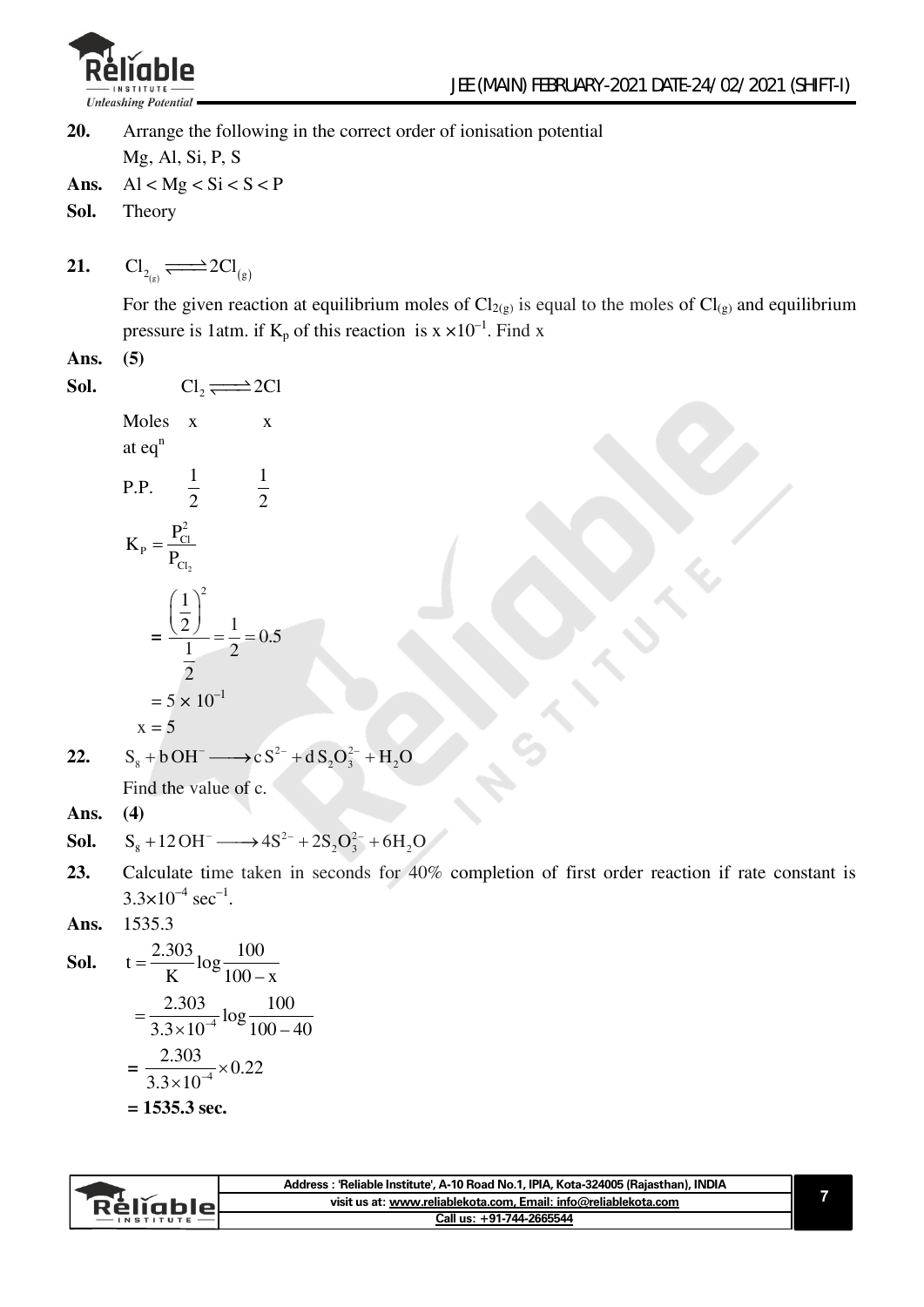

**24.** For a chemical reaction K<sub>eq</sub> is 100 at 300K, the value of  $\Delta_rG$  is –xR Joule at 1 atm pressure. Find the value of x. (Use  $\ln 10 = 2.3$ )

**Ans.** 1380

- **Sol.**  $\Delta_{\rm r}G^{\circ} = R T \ln K_{\rm eq}$  $=-R \times 300 \times 2 \times 2.3$  $=-1380 R$
- **25.**  $Cu^{2+} + NH_3 \rightleftharpoons [Cu(NH_3)]^{2+}$  K<sub>1</sub> = 10<sup>4</sup>  $\left[\text{Cu(NH_3)}\right]^{2+} + \text{NH}_3 \rightleftharpoons \left[\text{Cu(NH_3)}\right]^{2+}$  $[Cu(NH_3)_2]^{2+} + NH_3 \xrightarrow{=} [Cu(NH_3)_3]$  $[Cu(NH_3)_3]^{2+} + NH_3 \xrightarrow{=} [Cu(NH_3)_4]$ Dissociation constant of  $\text{[Cu(NH<sub>3</sub>)<sub>4</sub>]}^{2+}$  is  $x \times 10^{-12}$ .
	- $K_2 = 1.58 \times 10^3$  $K_3 = 5 \times 10^2$  $K_4 = 10^2$
- Ans.  $1.26$  (Nearest integer = 1)

Determine x

**Sol.** 
$$
[Cu(NH_3)_4]^{2+} \longrightarrow Cu^{2+} + 4NH_3
$$

$$
K = \frac{1}{K_1 K_2 K_3 K_4} = \frac{1}{10^4 \times 1.58 \times 10^3 \times 5 \times 10^2 \times 10^2}
$$
  
= 1.26 × 10<sup>-12</sup> = 1.26

26. CH<sub>2</sub>ClCOOH is dissolved in 500ml of H<sub>2</sub>O solution and depression in freezing point of solution is 0.5°C

Find percentage dissociation .

$$
(K_f)_{H_2O} = 1.86
$$
 k kg mole<sup>-1</sup>

**Ans. (7.5)** 

**Sol.** 
$$
\Delta T_f = i \times K_f \times m
$$

$$
0.5 = (1 + \alpha) \times 1.86 \times \frac{9.45 \times 1000}{94.5 \times 500}
$$
  
\n
$$
\Rightarrow (1 + \alpha) = 1.075
$$
  
\n
$$
\Rightarrow \alpha = 0.075
$$
  
\n
$$
\Rightarrow \alpha = 7.5\%
$$
  
\nWhat is the coordination number

**27.** What is the coordination number in Body centered cubic (BCC) arrangement of identical particles

**Ans. 8** 

- **Sol.** Theory
- **28.** Among the following compounds how many are amphoteric in nature  $Be(OH)_2$ , BeO, Ba $(OH)_2$ , Sr $(OH)_2$
- **Ans. 2**

**Sol.** Be(OH)2, BeO

|           | Address: 'Reliable Institute', A-10 Road No.1, IPIA, Kota-324005 (Rajasthan), INDIA |  |
|-----------|-------------------------------------------------------------------------------------|--|
| RèliableL | visit us at: www.reliablekota.com, Email: info@reliablekota.com                     |  |
|           | Call us: +91-744-2665544                                                            |  |